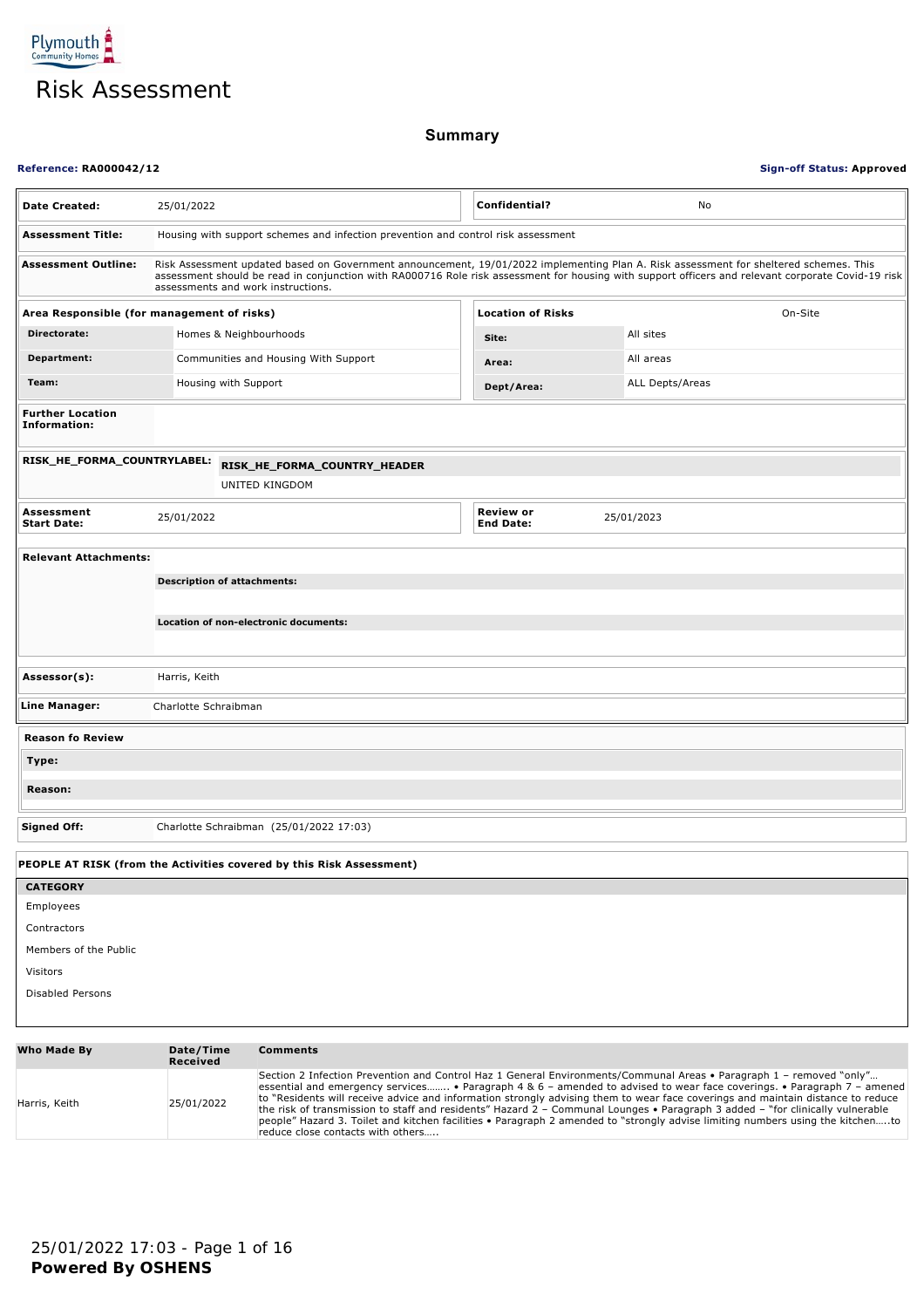

#### **Reference: RA000042/12 Sign-off Status: Approved**

| 1. Housing with support schemes                           |                                                                                 |                                                                                                                                                                                                                                                                                                                                                                                                |                                                                   |  |
|-----------------------------------------------------------|---------------------------------------------------------------------------------|------------------------------------------------------------------------------------------------------------------------------------------------------------------------------------------------------------------------------------------------------------------------------------------------------------------------------------------------------------------------------------------------|-------------------------------------------------------------------|--|
| <b>Description of</b><br><b>Activity:</b>                 | Housing with support scheme staff working at various locations across the city. |                                                                                                                                                                                                                                                                                                                                                                                                |                                                                   |  |
| Hazard 1. External areas-Slippery surface                 |                                                                                 |                                                                                                                                                                                                                                                                                                                                                                                                |                                                                   |  |
| Personal injury caused by                                 |                                                                                 | <b>Existing Control Measures</b>                                                                                                                                                                                                                                                                                                                                                               |                                                                   |  |
| slipping on wet leaves,<br>ice/snow or spilt liquids.     |                                                                                 | HSO to inspect areas as part of their weekly duties<br>and record checks on the monthly H&S inspection<br>sheet.<br>Areas cleared of leaves and other contaminants when<br>required.<br>Environmental Services grit sheltered housing<br>schemes in the event of snow/ice, HSO to request<br>additional gritting/power washing of paths as<br>conditions dictate.<br>Grit bins stored on site. | With Existing Controls:<br>Low<br><b>Further Control Measures</b> |  |
| Hazard 2. External areas-Trip hazard                      |                                                                                 |                                                                                                                                                                                                                                                                                                                                                                                                |                                                                   |  |
| Personal injury as a result of<br>falle due te damaged eu |                                                                                 | <b>Existing Control Measures</b>                                                                                                                                                                                                                                                                                                                                                               |                                                                   |  |

| Personal injury as a result of<br>falls due to damaged or<br>uneven steps, footpaths, car<br>parks or poor lighting. | <b>Existing Control Measures</b><br>HSO to inspect areas as part of their weekly duties<br>and send repairs request to the repairs teams. | With Existing Controls:<br>Low  |
|----------------------------------------------------------------------------------------------------------------------|-------------------------------------------------------------------------------------------------------------------------------------------|---------------------------------|
|                                                                                                                      | Communal grounds maintained by environmental<br>services.<br>Vegitation/weeds controlled and removed as<br>necessary.                     | <b>Further Control Measures</b> |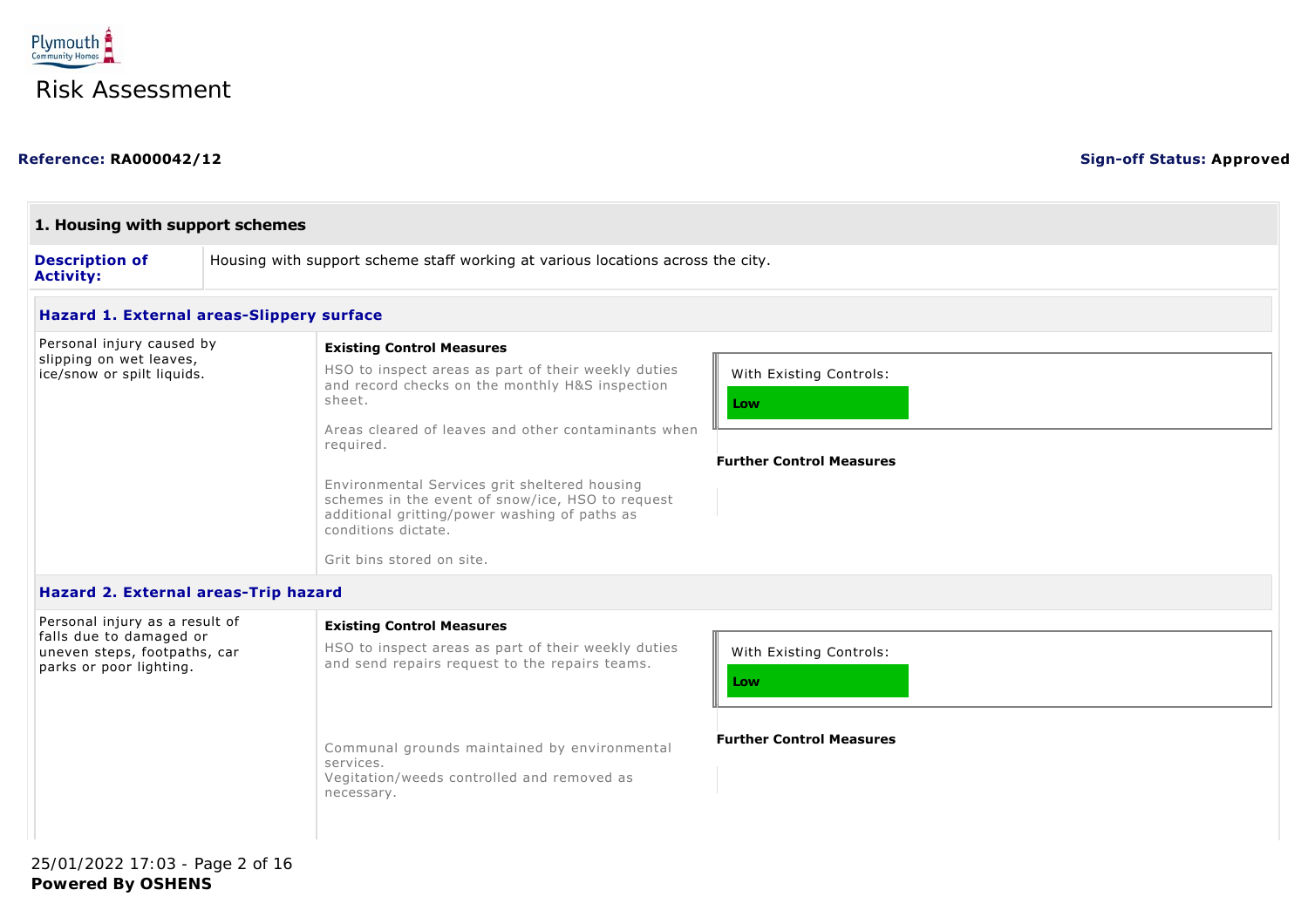

| Hazard 3. Internal areas- Slippery surface                                                                             |                                                                                                                                                |                                                                   |  |  |
|------------------------------------------------------------------------------------------------------------------------|------------------------------------------------------------------------------------------------------------------------------------------------|-------------------------------------------------------------------|--|--|
| Personal injury to staff and<br>or tenants due to floor<br>contaminants <i>i.e.</i> spilt<br>liquids, polished floors. | <b>Existing Control Measures</b><br>HSO to inspect areas at regular intervals.<br>Non slip floor/carpets coverings used throughout<br>schemes. | With Existing Controls:<br>Low<br><b>Further Control Measures</b> |  |  |
| Hazard 4. Internal areas- Trip hazard                                                                                  | HSO to arrange clear up of spillages with Rangers.                                                                                             |                                                                   |  |  |
| Trailing cables low stens                                                                                              | The fact the contraction of the company of the contract of the contract of the contract of the contract of the                                 |                                                                   |  |  |

| Trailing cables, low steps, | <b>Existing Control Measures</b>                                                                                                                         |                                 |  |  |
|-----------------------------|----------------------------------------------------------------------------------------------------------------------------------------------------------|---------------------------------|--|--|
| damaged carpets etc         | HSO to inspect areas at regular intervals.                                                                                                               | With Existing Controls:         |  |  |
|                             | Place warning signs when using long trailing leads and<br>avoid crossing door threshold creating a trip hazard.                                          | Low                             |  |  |
|                             | Carpets and other floor surfaces inspected weekly for<br>damage/wear, arrange repairs were necessary or<br>replacement of flooring material as required. | <b>Further Control Measures</b> |  |  |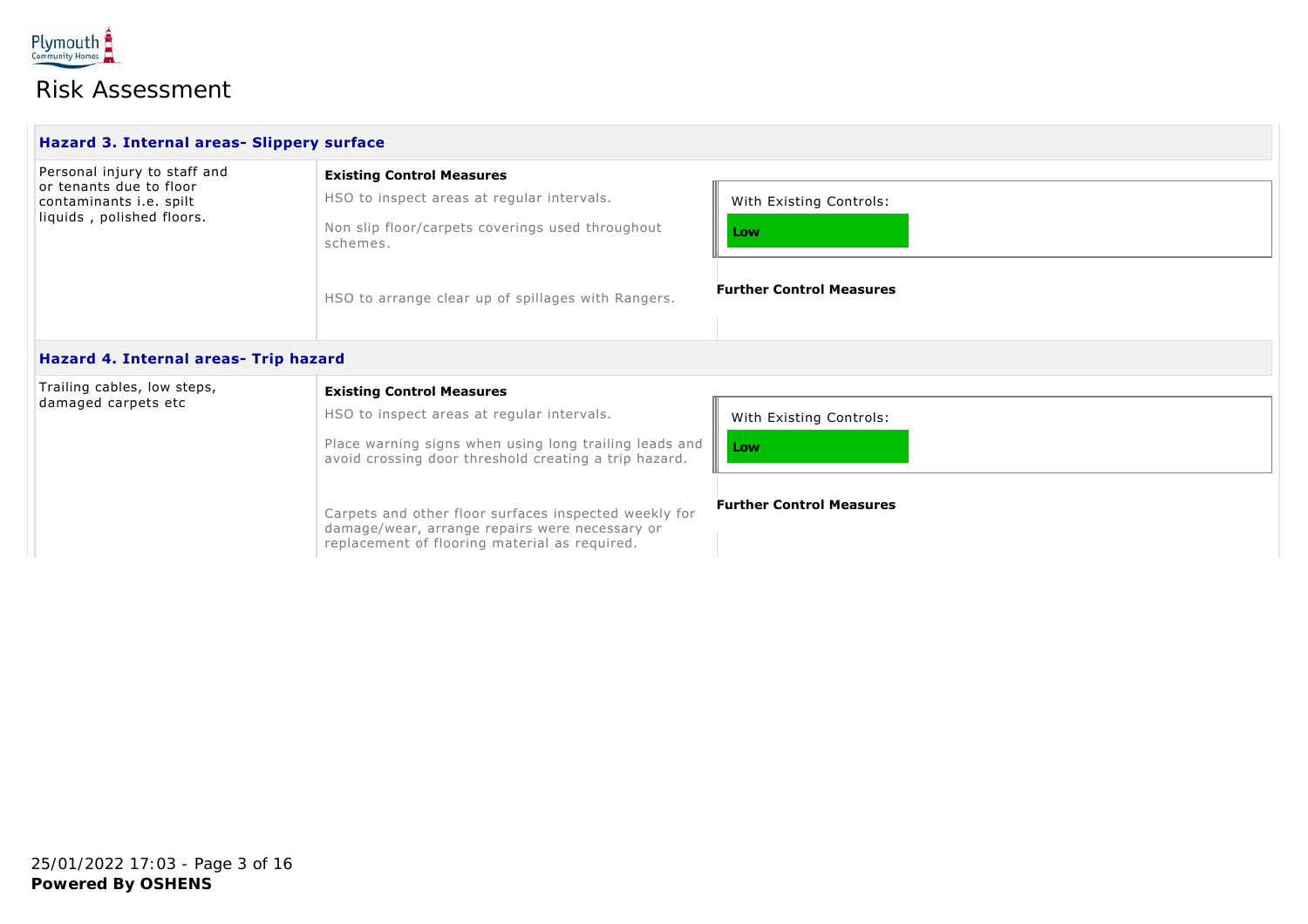

| Hazard 5. Lone working & violence                            |                                                                                                                                                              |                                 |  |  |
|--------------------------------------------------------------|--------------------------------------------------------------------------------------------------------------------------------------------------------------|---------------------------------|--|--|
| Assault from tenants and                                     | <b>Existing Control Measures</b>                                                                                                                             |                                 |  |  |
| member of public dealing<br>with tenant disputes.            | HSO to inform manager of concerns regarding tenants<br>behaviour e.g. aggressive nature, verbal abuse or                                                     | With Existing Controls:         |  |  |
| Illness or personal injuries<br>from accidents or incidents. | threats of violence.                                                                                                                                         | Low                             |  |  |
|                                                              | Staff trained in conflict resolution.                                                                                                                        |                                 |  |  |
|                                                              | HSO to liase with line manager if suffereing from<br>health issues that may impact on work, a personal<br>work assessment may be required.                   | <b>Further Control Measures</b> |  |  |
|                                                              | All HSO's are issues with the Microguard lone working<br>device. Devices are monitored by an external contact<br>centre and escalation proceedures in place. |                                 |  |  |
|                                                              | All staff issued with mobile phones. Any visits should<br>be recorded on calendars as part of the Lone working<br>procedure.                                 |                                 |  |  |
|                                                              | Staff must report all incidents through the online<br>OSHENS incident reporting system.                                                                      |                                 |  |  |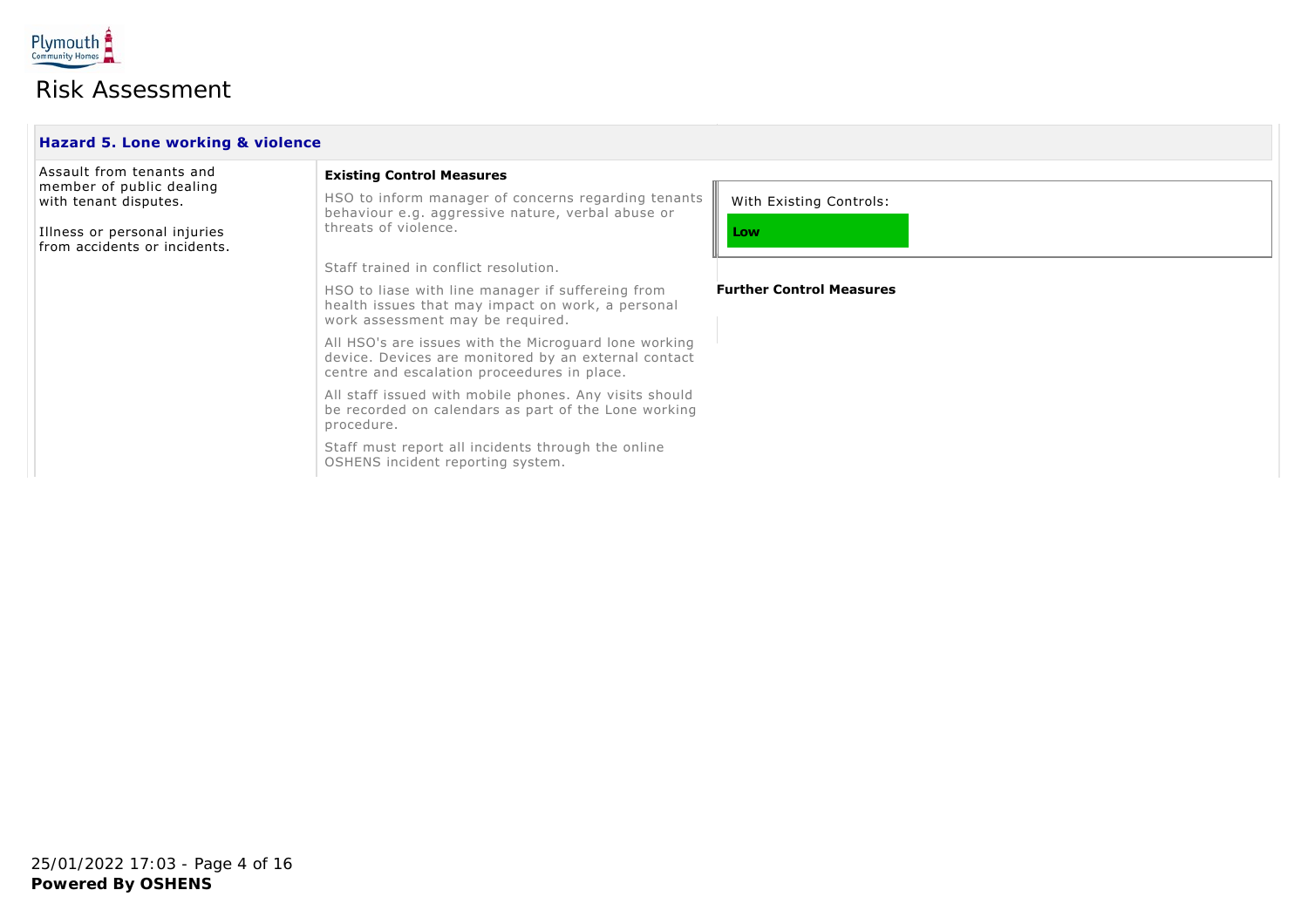

| Hazard 6. Failure of passenger lifts and stair lifts                               |                                                                                                                                                                                          |                                 |  |  |
|------------------------------------------------------------------------------------|------------------------------------------------------------------------------------------------------------------------------------------------------------------------------------------|---------------------------------|--|--|
| Breakdown and passenger                                                            | <b>Existing Control Measures</b>                                                                                                                                                         |                                 |  |  |
| temporary trapped/stuck.<br>Upper floors inacessable<br>due to lift out of action. | Six monthly inspection and testing by qualified lift<br>engineer from insurance company.                                                                                                 | With Existing Controls:         |  |  |
| Fall from height due to open<br>door and no lift in place.                         |                                                                                                                                                                                          | Low                             |  |  |
|                                                                                    | Staff to follow lift breakdown procedure.                                                                                                                                                |                                 |  |  |
|                                                                                    | HSO to put lift out of service if defects identified and<br>arrange urgent repair through maintenance.<br>Barrier/sign to be fixed informing tenants, lift/stair lift<br>out of service. | <b>Further Control Measures</b> |  |  |
|                                                                                    | Temporary accommodation may have to be arranged<br>for tenants with mobility issues, HSO to contact line<br>manager for guidance.                                                        |                                 |  |  |
|                                                                                    | Lifts have emergency alarms linked to 24 hour<br>monitoring service who can summon help after hours.                                                                                     |                                 |  |  |
|                                                                                    | Lift emergency call alarms are checked weekly and<br>recorded on the weekly inspection test form.                                                                                        |                                 |  |  |
|                                                                                    | Stair lifts fitted if needed.                                                                                                                                                            |                                 |  |  |
| Usesud 7. Esiluya af bastina. Labtina snd vantilstian.                             |                                                                                                                                                                                          |                                 |  |  |

#### **Hazard 7. Failure of heating, lighting and ventilation**

| Additional levels of<br>lighting/heating/ventilation | <b>Existing Control Measures</b>                                                                    |                                 |  |
|------------------------------------------------------|-----------------------------------------------------------------------------------------------------|---------------------------------|--|
| needs of older people                                | Temperature / heating maintained and inspected by<br>qualified engineers.                           | With Existing Controls:         |  |
|                                                      | Lighting regularly inspected and maintained by<br>qualified engineers including emergency lighting. | Low                             |  |
|                                                      | Air quality is maintained through natural ventilation<br>i.e. doors/window openings.                | <b>Further Control Measures</b> |  |
|                                                      |                                                                                                     |                                 |  |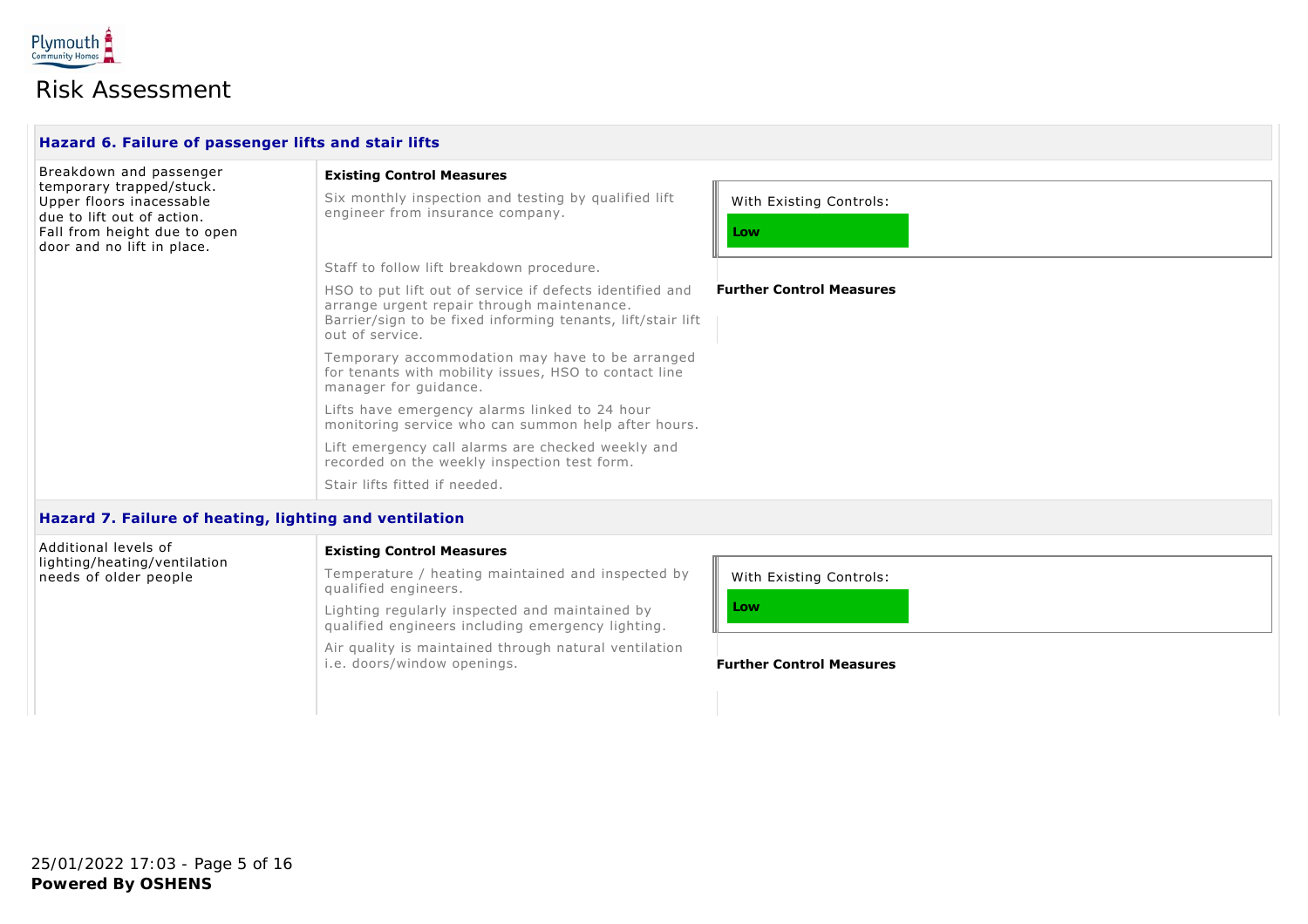

| <b>Hazard 8. Staff welfare</b>           |                                                                                                            |                                 |  |  |  |
|------------------------------------------|------------------------------------------------------------------------------------------------------------|---------------------------------|--|--|--|
| Failure of washing/toilet                | <b>Existing Control Measures</b>                                                                           |                                 |  |  |  |
| facilities                               | Suitable facilities available for staff including rest                                                     | With Existing Controls:         |  |  |  |
| No eating facilities                     | area, kitchen, drying cloths and toilet facilities,<br>inspected and maintained by staff.                  | Low                             |  |  |  |
|                                          | Suitable temporary arrangements will be instigated<br>following the failure of these services, if needed.  |                                 |  |  |  |
|                                          |                                                                                                            | <b>Further Control Measures</b> |  |  |  |
|                                          |                                                                                                            |                                 |  |  |  |
| Hazard 9. Neglected building maintenance |                                                                                                            |                                 |  |  |  |
| Broken fabric of building                | <b>Existing Control Measures</b>                                                                           |                                 |  |  |  |
| causing injury                           | HSO carry out formal monthly documented health and<br>safety inspections. Issues reported to repairs team. | With Existing Controls:         |  |  |  |
|                                          |                                                                                                            | Low                             |  |  |  |
|                                          | HSO carry out regular walk throughs any defects<br>identified are reported to the repairs team.            |                                 |  |  |  |
|                                          | Periodic building condition surveys completed by<br>contracts team.                                        | <b>Further Control Measures</b> |  |  |  |
|                                          |                                                                                                            |                                 |  |  |  |
| <b>Hazard 10. Electricity</b>            |                                                                                                            |                                 |  |  |  |
| Electric shock / burn / fire             | <b>Existing Control Measures</b>                                                                           |                                 |  |  |  |
|                                          | All portable equipment used by staff regularly PAT<br>tested by qualified engineer - Record Kept           | With Existing Controls:         |  |  |  |
|                                          | Fixed electrical systems maintained by qualified<br>engineers and certificated every 5 years.              | Low                             |  |  |  |
|                                          |                                                                                                            | <b>Further Control Measures</b> |  |  |  |
|                                          |                                                                                                            |                                 |  |  |  |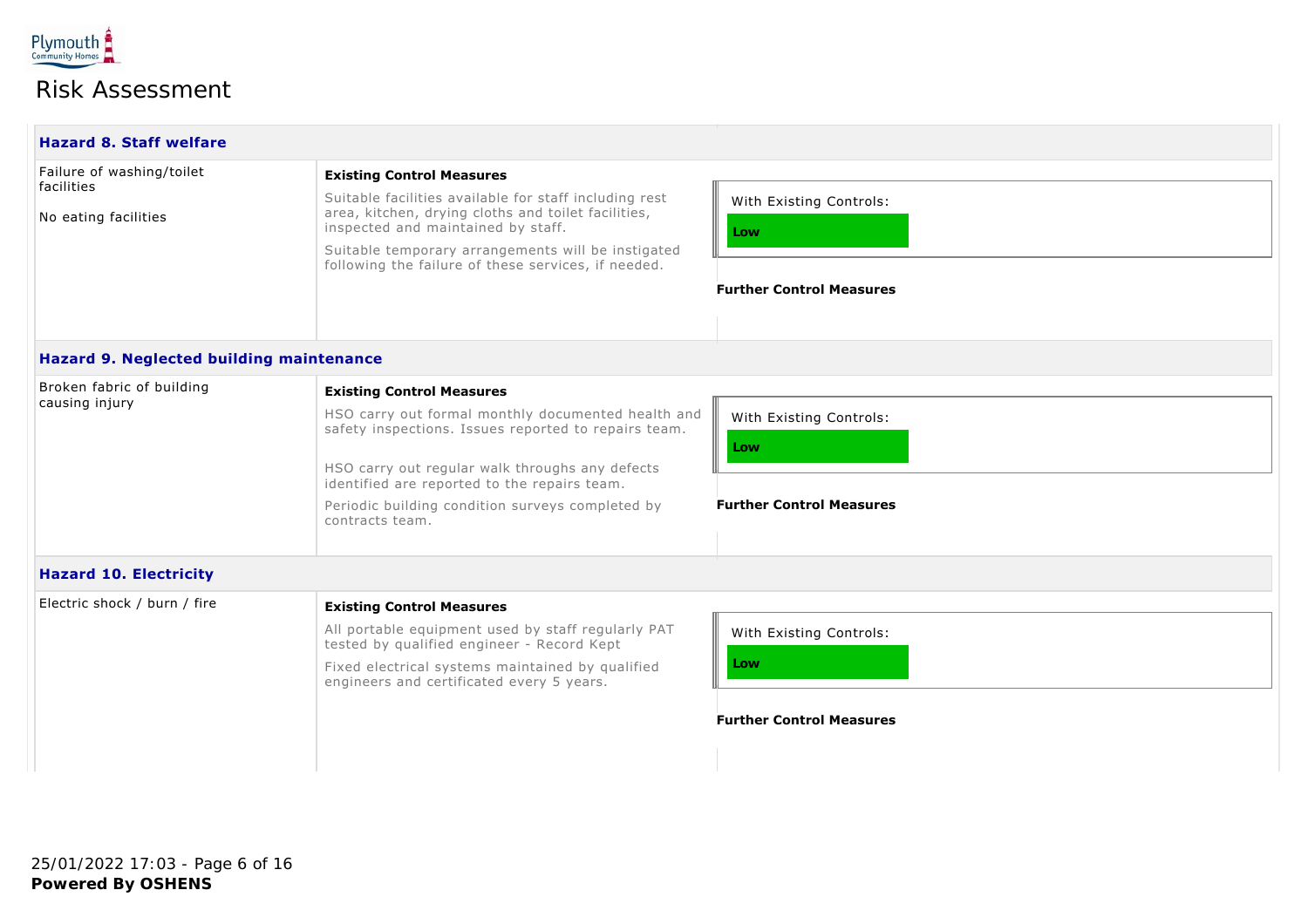

| <b>Existing Control Measures</b>                                                                                                                                                                      |                                 |
|-------------------------------------------------------------------------------------------------------------------------------------------------------------------------------------------------------|---------------------------------|
| Full fire risk assessments completed by Responsible<br>Person                                                                                                                                         | With Existing Controls:         |
| Auto fire detection systems in place and tested<br>weekly.                                                                                                                                            | Low                             |
| Fire extinguishers located in communal areas.                                                                                                                                                         | <b>Further Control Measures</b> |
| Fire evacuation plans in place.                                                                                                                                                                       |                                 |
| Competent contractor inspects fire panel and alarm<br>system monthly, smoke alarms annually and<br>emergency lighting on a quarterly basis.                                                           |                                 |
| Hazard 12. Manual lifting, handling or carrying                                                                                                                                                       |                                 |
| <b>Existing Control Measures</b>                                                                                                                                                                      |                                 |
| No significant manual handling activities carried out by<br>staff, if manual handling has to be completed no staff<br>member should attempt to do any activity beyond<br>their individual capability. | With Existing Controls:<br>Low  |
| If in doubt STOP work and speak to line manager                                                                                                                                                       |                                 |
| Basic manual handling tool box talk delivered to staff<br>to provide awareness of manual handling principles.                                                                                         | <b>Further Control Measures</b> |
|                                                                                                                                                                                                       |                                 |
| <b>Existing Control Measures</b>                                                                                                                                                                      |                                 |
| In house asbestos survey completed and managment<br>plan in place.                                                                                                                                    | With Existing Controls:         |
| All HSO have completed Asbestos Awareness training.                                                                                                                                                   | Low                             |
| Asbestos register checked before any intrusive work<br>undertaken.                                                                                                                                    | <b>Further Control Measures</b> |
|                                                                                                                                                                                                       |                                 |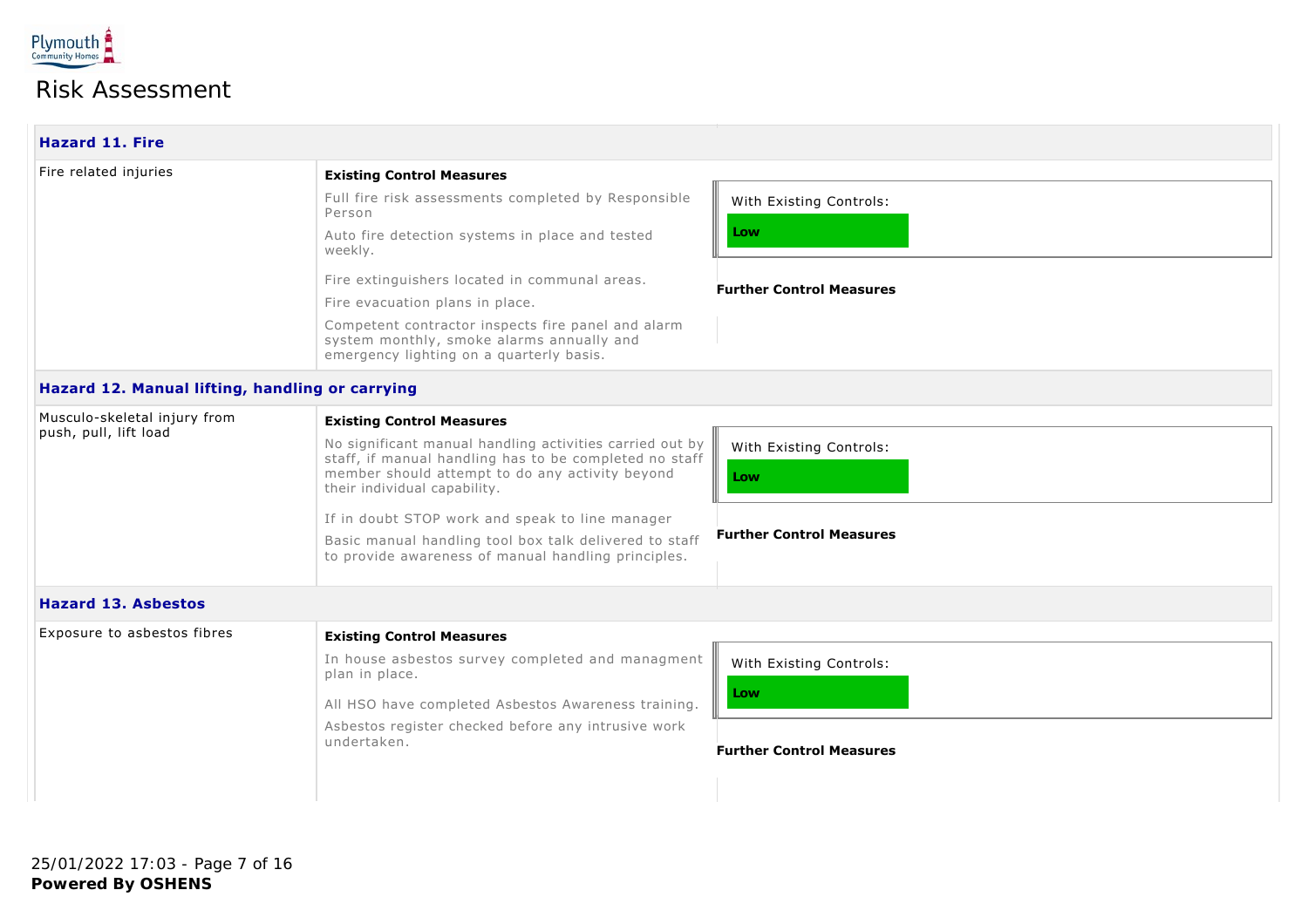

| <b>Hazard 14. Legionella</b>                                                                        |                                                                                                                                                                                                                                                                                                                             |                                                                   |
|-----------------------------------------------------------------------------------------------------|-----------------------------------------------------------------------------------------------------------------------------------------------------------------------------------------------------------------------------------------------------------------------------------------------------------------------------|-------------------------------------------------------------------|
| Exposure to bacteria from<br>water droplets created by<br>the opening of taps and<br>other outlets. | <b>Existing Control Measures</b><br>Water management system in place and HSO's<br>undertake regular flushing of outlets.<br>Water system inspected and maintained by in-house<br>Deputy Responsible Person for Legionella Control.<br>All staff are trained in legionnella awareness and<br>flushing.                       | With Existing Controls:<br>Low<br><b>Further Control Measures</b> |
| <b>Hazard 15. Events / Activities</b>                                                               |                                                                                                                                                                                                                                                                                                                             |                                                                   |
| Injury and property damage<br>though poorly organised<br>events, such as BBQ or<br>social nights.   | <b>Existing Control Measures</b><br>Tenant to inform HSO of any events they are<br>organising.<br>Each event will be reviewed and further assessments<br>carried out as required to ensure the event is<br>organised and run safely.<br>Also see infection, prevention and control section of<br>this risk assessment.      | <b>Further Control Measures</b>                                   |
| Hazard 16. Tenants not reporting defects                                                            |                                                                                                                                                                                                                                                                                                                             |                                                                   |
| Defects not being reported<br>and potencial safety issues<br>not being corrected.                   | <b>Existing Control Measures</b><br>Tenants encouraged to report defects or issues as and<br>The contribution of the contract of the contract of the contract of the contract of the contract of the contract of the contract of the contract of the contract of the contract of the contract of the contract of the contra | With Existing Controls:                                           |

when identified, contact phone numbers posted on

Notice Boards throughout the schemes.

| With Existing Controls: |  |  |  |  |  |  |  |  |
|-------------------------|--|--|--|--|--|--|--|--|
| Low                     |  |  |  |  |  |  |  |  |
|                         |  |  |  |  |  |  |  |  |

**Further Control Measures**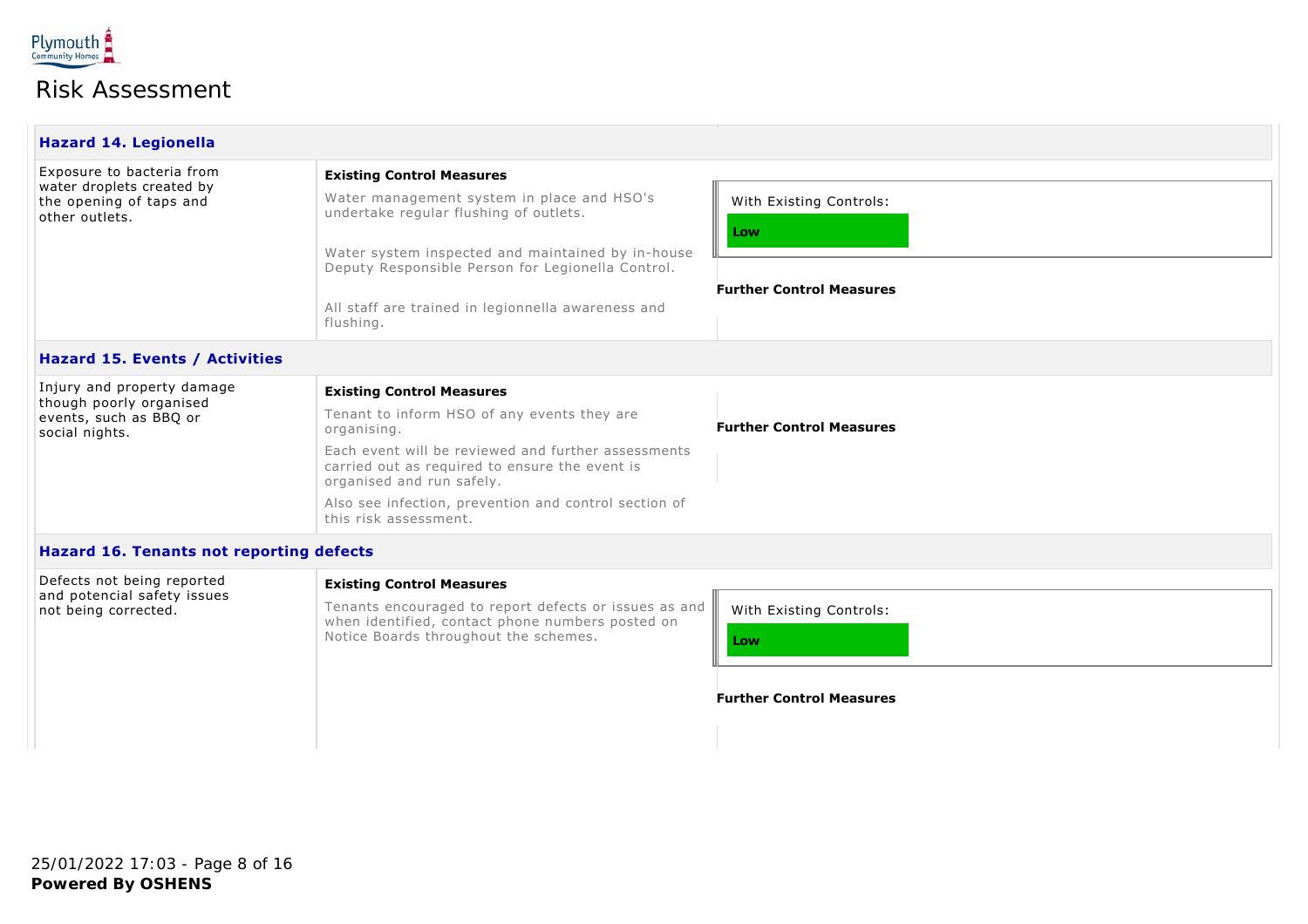

| Hazard 17. Failure of gas service                                                               |                                                                                                                                                                                                                                                                                                                       |                                                                   |
|-------------------------------------------------------------------------------------------------|-----------------------------------------------------------------------------------------------------------------------------------------------------------------------------------------------------------------------------------------------------------------------------------------------------------------------|-------------------------------------------------------------------|
| Gas leaks, fires and<br>explosions                                                              | <b>Existing Control Measures</b><br>All gas services are inspected by Gas Safe engineer.<br>Gas Safe certificates displayed on notice boards in<br>each scheme.                                                                                                                                                       | <b>Further Control Measures</b>                                   |
| Hazard 18. Tenant unable to call for assistance                                                 |                                                                                                                                                                                                                                                                                                                       |                                                                   |
| Reduced response time in<br>event of emergency<br>resulting in increased injury<br>or fatality. | <b>Existing Control Measures</b><br>Alarm system identifies faults and HSO can see these<br>when they log on.<br>Tenant systems tested by HSO three monthly and six<br>monthly for communal areas.<br>System defaults to mobile phone network in the event<br>of landline failure.<br>Lift alarms are checked weekly. | With Existing Controls:<br>Low<br><b>Further Control Measures</b> |

#### **2. Infection Prevention and Control**

| <b>Description of</b><br><b>Activity:</b> | Sheltered housing schemes across the PCH estate house some of our most vulnerable residents. During the Covid-19 pandemic guidance from the<br>Health Protection Team and Government require infection, prevention and control (IPC) measures remain within higher risk residential schemes.<br>This assessment sets out the IPC controls implement within our schemes to keep residents, staff and visitors as safe as possible during the<br>relaxation of Covid restrictions and future national or global pandemics. |
|-------------------------------------------|--------------------------------------------------------------------------------------------------------------------------------------------------------------------------------------------------------------------------------------------------------------------------------------------------------------------------------------------------------------------------------------------------------------------------------------------------------------------------------------------------------------------------|
|                                           | This assessment should also be read in conjunction with RA003419 6-Pandemic (i.e. Covid-19) Corporate Risk Assessment.                                                                                                                                                                                                                                                                                                                                                                                                   |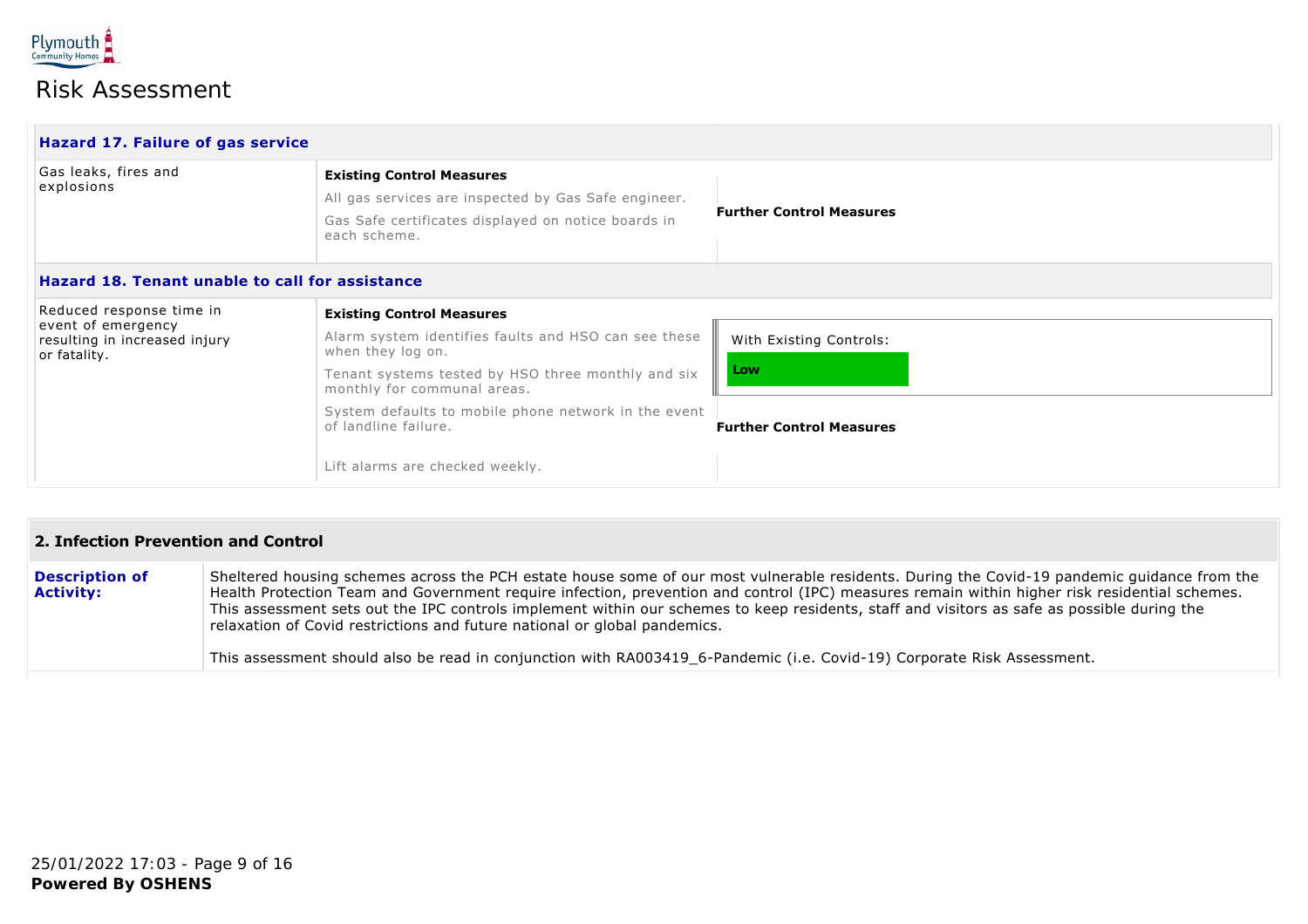

**The Contract** 

### Risk Assessment

| <b>Hazard 1. General Environments/Communal Areas</b> |                                                                                                                                                                                                                                                                                                                                                                                     |                                 |  |  |  |  |  |
|------------------------------------------------------|-------------------------------------------------------------------------------------------------------------------------------------------------------------------------------------------------------------------------------------------------------------------------------------------------------------------------------------------------------------------------------------|---------------------------------|--|--|--|--|--|
| Potential transmission                               | <b>Existing Control Measures</b>                                                                                                                                                                                                                                                                                                                                                    |                                 |  |  |  |  |  |
| (to/from) during a pandemic<br>(such as Covid-19)    | Essential and emergency services will be provided on<br>site. Staff should limit contact with vulnerable people                                                                                                                                                                                                                                                                     | With Existing Controls:         |  |  |  |  |  |
|                                                      | and work remotely where possible. Also refer to<br>RA003419-9 Pandemic (i.e. Covid-19) Corporate Risk<br>Assessment.                                                                                                                                                                                                                                                                | <b>Medium</b>                   |  |  |  |  |  |
|                                                      | Communal areas are regularly cleaned including high<br>touch points by PCH's environmental services team.                                                                                                                                                                                                                                                                           | <b>Further Control Measures</b> |  |  |  |  |  |
|                                                      | Staff are required to maintain high standards of<br>personal hygiene and use hand washing facilities or<br>using sanitizers before, during and after leaving<br>sheltered housing schemes.                                                                                                                                                                                          |                                 |  |  |  |  |  |
|                                                      | Appropriate signage is displayed to remind residents,<br>staff and visitors to:<br>Maintain hygiene standards, wash hands or sanitize<br>Limit close contact with those you do not usually live<br>with.<br>Advised to wear face coverings in crowded area.<br>Dispose of used tissues etc appropriately, e.g. "catch<br>it bin it kill it"<br>Avoid touching eyes, nose and mouth. |                                 |  |  |  |  |  |
|                                                      | Where possible ensure premises are well ventilated,<br>by leaving windows and internal doors open.                                                                                                                                                                                                                                                                                  |                                 |  |  |  |  |  |
|                                                      | When moving around or working in communal areas<br>of sheltered schemes all staff are advised to wear<br>face coverings.                                                                                                                                                                                                                                                            |                                 |  |  |  |  |  |
|                                                      | Residents will receive advice and information strongly<br>advising them to wear face coverings and maintain<br>distance to reduce the risk of transmission to staff<br>and residents.                                                                                                                                                                                               |                                 |  |  |  |  |  |

**Powered By OSHENS** 25/01/2022 17:03 - Page 10 of 16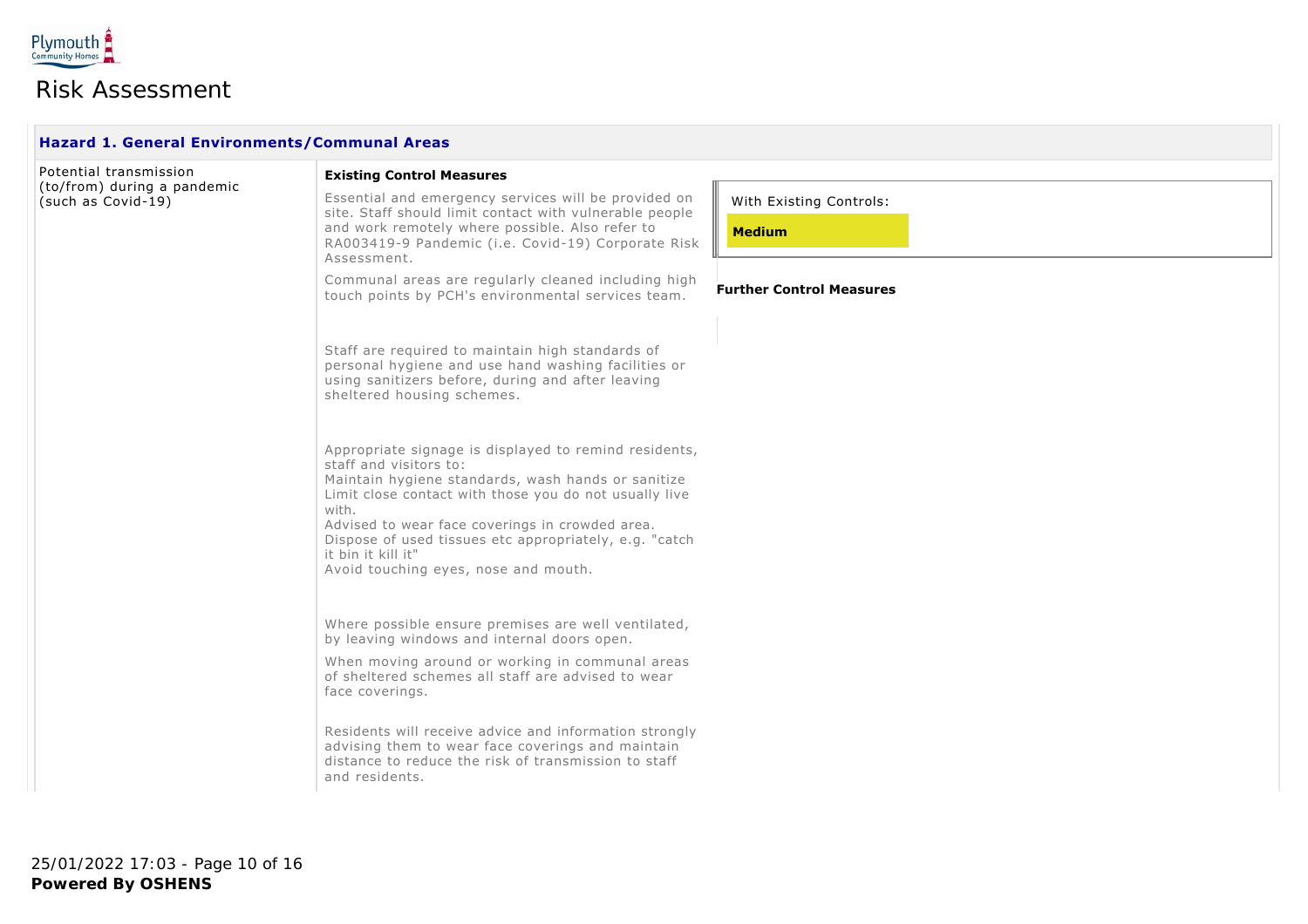

 $\Box$ 

| <b>Hazard 2. Communal Lounges</b>                                                |                                                                                                                                                                                                               |                                          |  |  |  |  |  |
|----------------------------------------------------------------------------------|---------------------------------------------------------------------------------------------------------------------------------------------------------------------------------------------------------------|------------------------------------------|--|--|--|--|--|
| Transmission or contraction<br>of COVID-19 through close<br>contact with others. | <b>Existing Control Measures</b>                                                                                                                                                                              |                                          |  |  |  |  |  |
|                                                                                  | Each room contains sufficient seating and tables for<br>its capacity. Where possible seating is spaced to<br>provide distance between users.                                                                  | With Existing Controls:<br><b>Medium</b> |  |  |  |  |  |
|                                                                                  | Hand sanitizers are provided with signage in place to<br>encourage users to sanitize hands.                                                                                                                   |                                          |  |  |  |  |  |
|                                                                                  |                                                                                                                                                                                                               | <b>Further Control Measures</b>          |  |  |  |  |  |
|                                                                                  | Signage is in place to encourage users to wear face<br>coverings and maintain social distancing wherever<br>possible, in line with government guidance for indoor<br>spaces for clinically vulnerable people. |                                          |  |  |  |  |  |
|                                                                                  | Daily cleaning regimes are in place including<br>enhanced cleaning of high touch points such as door<br>handles, chair arms, surfaces, tables, toilet facilities<br>etc.                                      |                                          |  |  |  |  |  |
|                                                                                  | Sanitizing wipes are provided for residents to use<br>when using the communal lounges.                                                                                                                        |                                          |  |  |  |  |  |
|                                                                                  | During a defined outbreak in a shelter scheme,<br>lounges will be close in line with PCC and Public Health<br>Team guidance. Also see hazard 6 for more<br>information.                                       |                                          |  |  |  |  |  |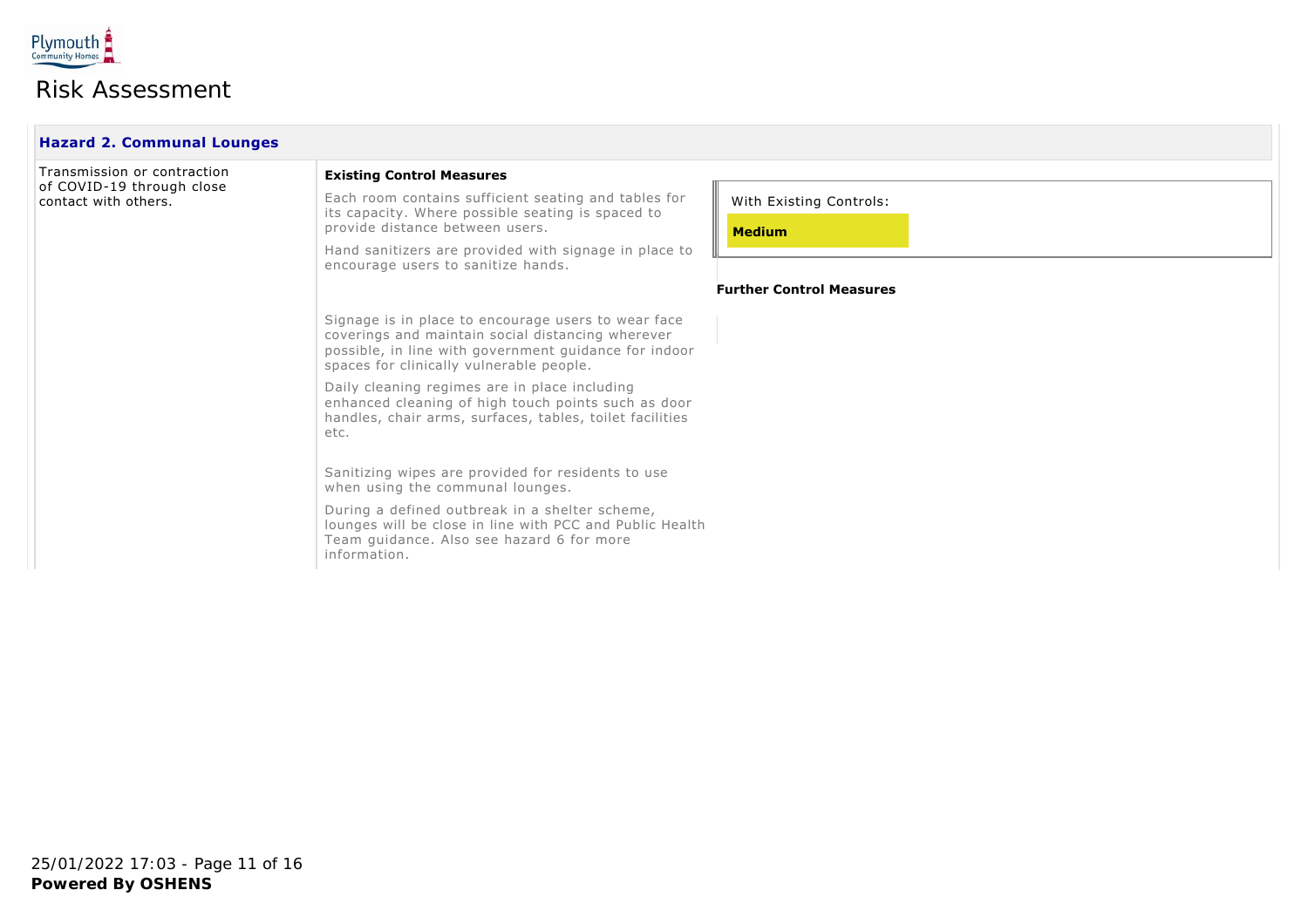

 $\Box$ 

| Transmission or contraction<br>of COVID-19 through use of<br>using communal welfare and<br>kitchen facilities. | <b>Existing Control Measures</b>                                                                                                                                                                                                                                                                     |                                          |  |  |  |  |
|----------------------------------------------------------------------------------------------------------------|------------------------------------------------------------------------------------------------------------------------------------------------------------------------------------------------------------------------------------------------------------------------------------------------------|------------------------------------------|--|--|--|--|
|                                                                                                                | Toilet facilities must be well stocked with soap, paper<br>towels or suitable hand drying facilities, toilet rolls and<br>cleaned regularly.<br>Signage is in place promoting good hand washing<br>techniques in toilets and kitchen areas.<br>Waste bins are emptied daily during general cleaning. | With Existing Controls:<br><b>Medium</b> |  |  |  |  |
|                                                                                                                | We strongly advise that the number of people using<br>kitchen areas at any one time will be limited to<br>encourage residents to reduce close contacts with<br>others. This should be limited to one or two residents<br>depending on the size of the kitchen in the scheme.                         | <b>Further Control Measures</b>          |  |  |  |  |
|                                                                                                                | Sanitizing wipes will be provided to enable users to<br>wipe down high touchpoints such as light switches,<br>door handles kettles and taps.                                                                                                                                                         |                                          |  |  |  |  |
|                                                                                                                | Residents will be encouraged to use their own cups,<br>crockery and cutlery and clean them in their own<br>properties wherever possible.                                                                                                                                                             |                                          |  |  |  |  |
|                                                                                                                | Used cups, crockery and cutlery, must not be left in<br>the kitchen area.                                                                                                                                                                                                                            |                                          |  |  |  |  |
|                                                                                                                | Wherever possible residents will be encouraged to<br>bring their own food into the communal lounge,<br>preferably in sealed packages.                                                                                                                                                                |                                          |  |  |  |  |
|                                                                                                                | Information and quidance will be given to residents.                                                                                                                                                                                                                                                 |                                          |  |  |  |  |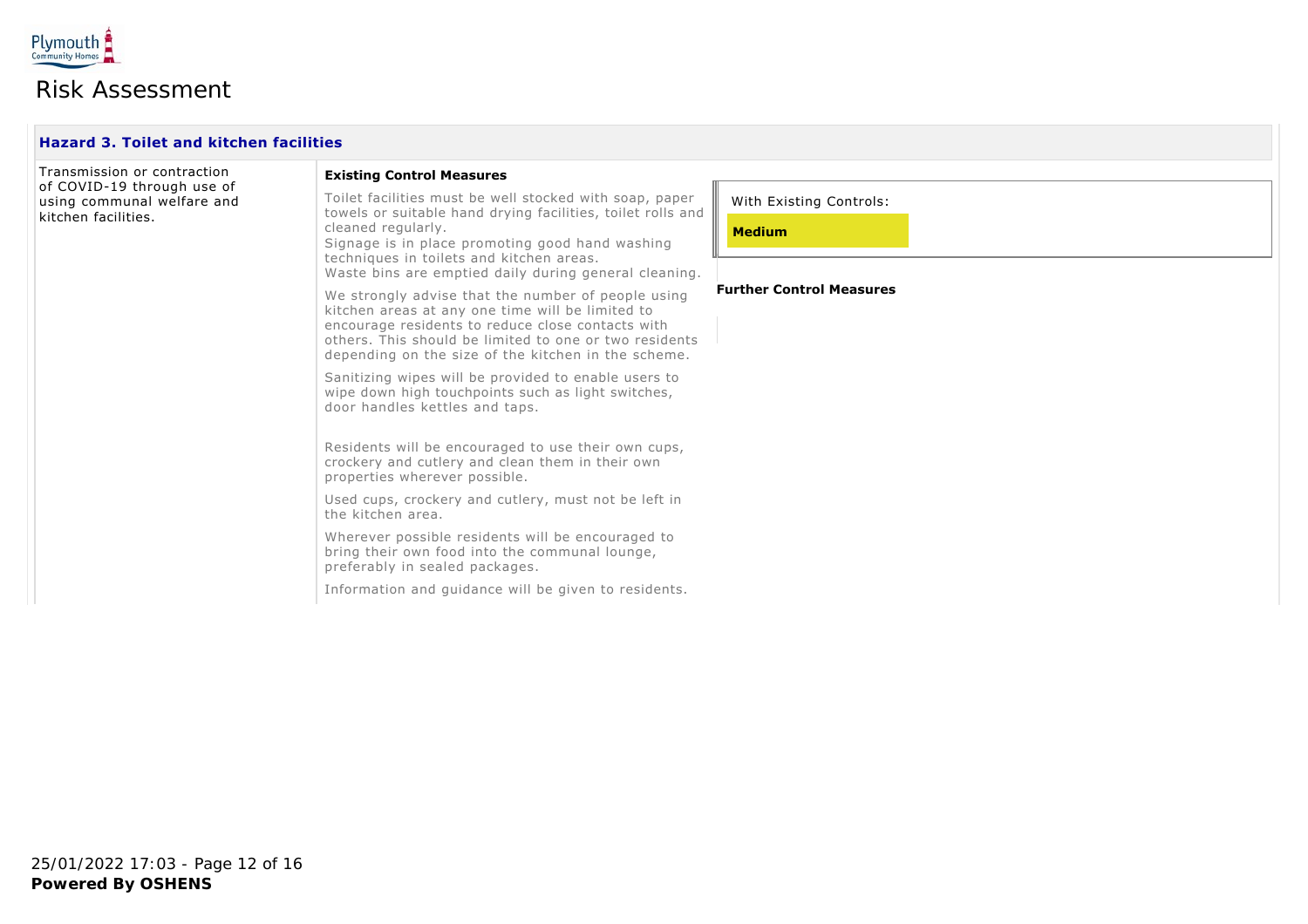

| <b>Hazard 4. PCH and Partner led activities</b>                                                       |                                                                                                                                                                                                                                                                                                                      |                                          |  |  |  |  |  |
|-------------------------------------------------------------------------------------------------------|----------------------------------------------------------------------------------------------------------------------------------------------------------------------------------------------------------------------------------------------------------------------------------------------------------------------|------------------------------------------|--|--|--|--|--|
| Transmission or contraction<br>of COVID-19 through<br>attendance at PCH or<br>partner led activities. | <b>Existing Control Measures</b>                                                                                                                                                                                                                                                                                     |                                          |  |  |  |  |  |
|                                                                                                       | Wherever possible activities will be organised to limit<br>close contact with other participants.<br>Participants will be encouraged to wear face coverings,<br>particularly when moving around the lounge.<br>If the activity is seated, face coverings could be<br>removed, with direction from the facilitator/s. | With Existing Controls:<br><b>Medium</b> |  |  |  |  |  |
|                                                                                                       | Information on PCH's IPC measures will be given to<br>partners organising activities. Partners will be<br>expected to follow the control measures in place for<br>each scheme.                                                                                                                                       | <b>Further Control Measures</b>          |  |  |  |  |  |
|                                                                                                       | Partners will provide relevant risk assessments and<br>documentation for the activities they are providing.<br>These will be reviewed and agreed in advance of the<br>activity taking place by the HWS team.<br>The health and safety team will provide any additional<br>support if needed.                         |                                          |  |  |  |  |  |
|                                                                                                       | Participants will be reminded by facilitators to use<br>hand sanitizers and sanitizing wipes provided where<br>necessary.                                                                                                                                                                                            |                                          |  |  |  |  |  |
|                                                                                                       | To assist with preventing the spread of Covid-19,<br>participants at PCH or partner led activities will be<br>encouraged to check in using QR codes or the<br>facilitator will request permission to record their<br>attendance. Written records of attendance will be<br>securely kept for 21 days.                 |                                          |  |  |  |  |  |

#### **Hazard 5. Resident led activities.**

| Transmission or contraction<br>of COVID-19 through<br>resident led activities, such<br>as bingo. | <b>Existing Control Measures</b>                                                                                                                                                                                                                                           |                                 |
|--------------------------------------------------------------------------------------------------|----------------------------------------------------------------------------------------------------------------------------------------------------------------------------------------------------------------------------------------------------------------------------|---------------------------------|
|                                                                                                  | PCH will provide guidance to residents organising<br>activities to ensure they are aware and understand the $\parallel$                                                                                                                                                    | With Existing Controls:         |
|                                                                                                  | rules for using the communal lounges.                                                                                                                                                                                                                                      | <b>Medium</b>                   |
|                                                                                                  | Lounges will require cleaning, by the organiser or as<br>part of the PCH cleaning regime depending on the<br>time the activity is held.<br>As a minimum organisers will be required to wipe<br>down high touchpoints and ensure any rubbish is<br>removed from the lounge. | <b>Further Control Measures</b> |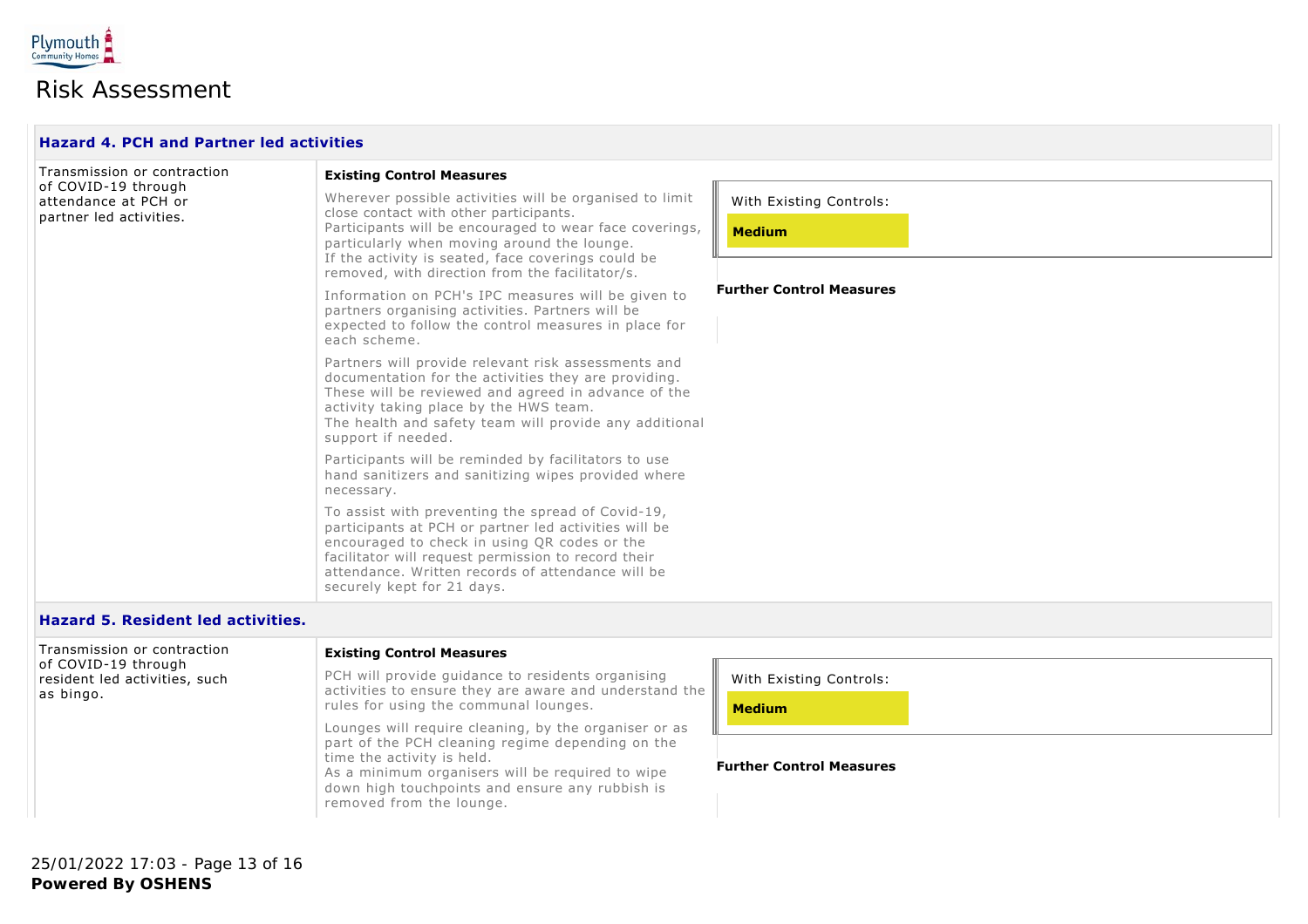

#### **Hazard 6. Reporting and controlling an outbreak in a sheltered housing scheme**

Increased infections throughout the scheme, placing more people at risk. An outbreak is declared when two or more confirmed positive cases with symptoms onset within 14 days in a sheltered scheme with shared facilities. The outbreak ends 28 days after the onset, if there ae no further cases.

#### **Existing Control Measures**

Residents who are self-isolating, symptomatic or have tested positive for Covid-19 must not attend / use communal areas and isolate in accordance with government guidance.

The local authority (PCC) and Health Protection Team will be notified as required by government requirements.

PCH will work with PCC and HPT and follow the advice given by them during an outbreak within a shelter housing scheme.

Each outbreak will be assessed and appropriate actions for each individual scheme taken. These may include (but not exhaustive): Enhancing cleaning regimes, Closure of lounges, Amending laundry times and limiting access to, e.g. one person at a time, Limiting number of staff attending site, Restricting visitors, Attending multi agency meetings, Providing relevant information as requested by enforcement agencies etc.

Properties of resident isolating will be flagged on the Northgate system and any face to face meetings and non-essential works delayed until it is safe for staff to attend.

Face to face appointments will be suspended and any interaction with residents will be carried out remotely until it is safe (28 days from the onset without any new infections, and it is safe to do so).

With Existing Controls:

**Low**

#### **Further Control Measures**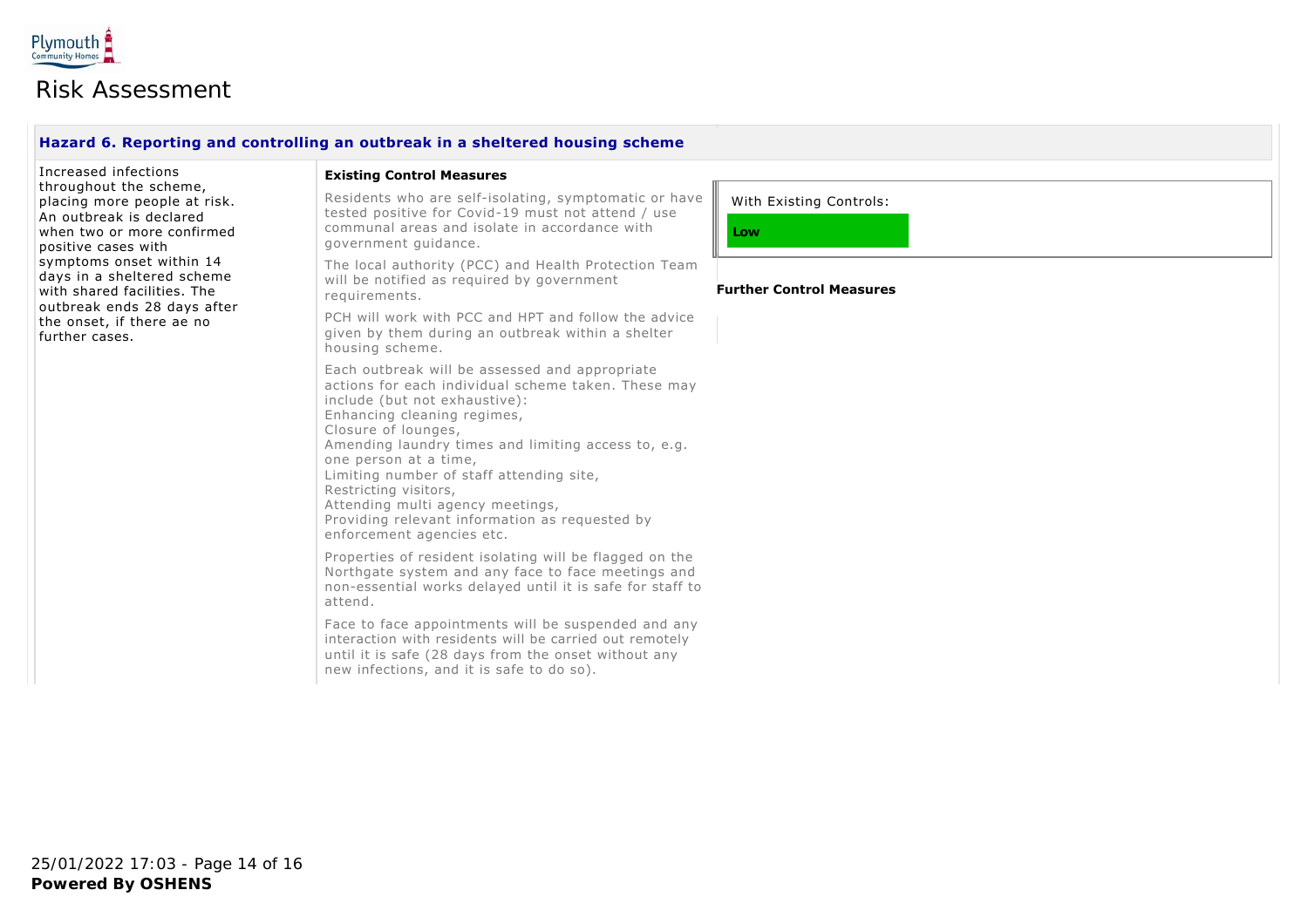

| <b>Hazard 7. Clinically Extremely Vulnerable Residents</b>                                                                                                            |                                                                                                                                                                                                                                                                                                                                                                                                                                                      |                                                                             |
|-----------------------------------------------------------------------------------------------------------------------------------------------------------------------|------------------------------------------------------------------------------------------------------------------------------------------------------------------------------------------------------------------------------------------------------------------------------------------------------------------------------------------------------------------------------------------------------------------------------------------------------|-----------------------------------------------------------------------------|
| Clinically extremely<br>vulnerable (CEV) residents<br>are at higher risk of<br>experiencing or developing<br>serious ill-health issues if<br>they contract the virus. | <b>Existing Control Measures</b><br>CEV residents will be advised to limit close contact with<br>people outside of their household and people who<br>they do not usually have contact with, meet outside<br>wherever possible and maintain social distancing<br>wherever possible.<br>CEV residents will be encouraged to have the two<br>inoculations against Covid-19 and will be notified of<br>the booster jab programme beginning in Sept 2021. | With Existing Controls:<br><b>Medium</b><br><b>Further Control Measures</b> |
| <b>Hazard 8. Guest rooms</b>                                                                                                                                          |                                                                                                                                                                                                                                                                                                                                                                                                                                                      |                                                                             |
| Family of residents are able<br>to book a stay in the<br>schemes guest rooms.<br>Potential transmission or<br>contraction of Covid.                                   | <b>Existing Control Measures</b><br>Booking documentation to be updated.<br>Rooms will close in the event of an outbreak.                                                                                                                                                                                                                                                                                                                            | With Existing Controls:<br><b>Medium</b><br><b>Further Control Measures</b> |